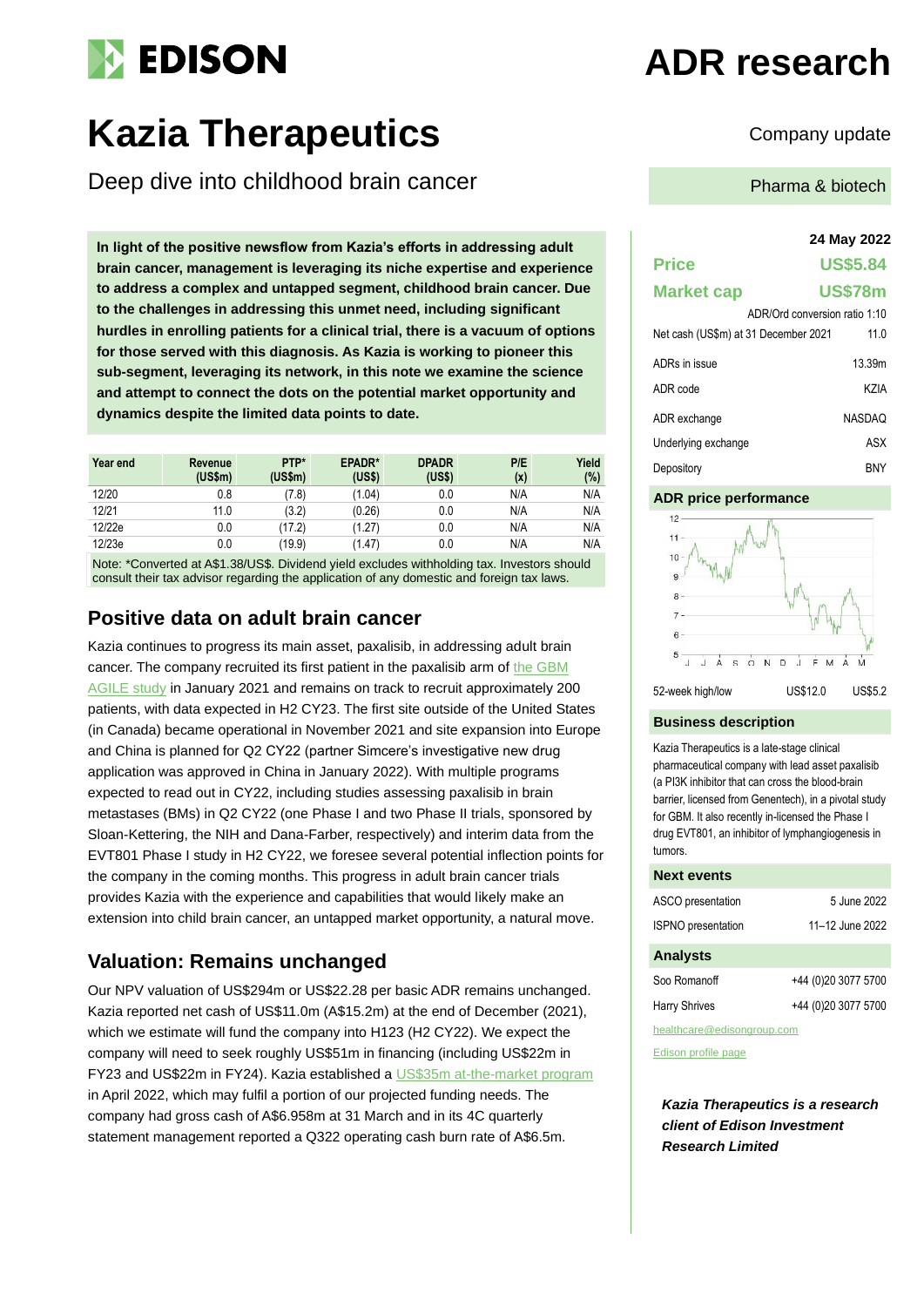

# **Natural extension into child brain cancer**

Having established a foothold in adult brain cancer drug development, Kazia's management is well positioned to extend its platform into child brain cancer. To date, the only options for child brain cancer are intensive radiation and chemotherapy and, in cases where possible, surgery. Despite significant advances in these treatment approaches, the possibility of long-term, debilitating side effects highlights a pressing unmet medical need. The challenges of conducting complex clinical trials for adults are compounded in the smaller children population, including recruitment. Having established a strong recruitment and key opinion leader (KOL) network in brain cancer, the company management is able to collaborate with institutions and organizations such as St. Jude Children's Research Hospital. We expect that the current lack of treatment options and the company's progress to date should allow the company to progress in seeking novel solutions to address child brain cancer.

## **Paxalisib as a targeted therapy for DIPG**

Kazia Therapeutics is investigating the use of paxalisib, a dual inhibitor of mTOR and PI3K, in diffuse intrinsic pontine glioma (DIPG), which is primarily a childhood cancer. Based on preclinical data to date, paxalisib has an uncommon ability to effectively cross the blood-brain barrier (BBB), making it well suited for central nervous system (CNS) indications. PI3K and mTOR amplification/overexpression is estimated to be a driver of tumor progression in up to [80% of DIPG](https://www.ncbi.nlm.nih.gov/pmc/articles/PMC7212917/)  [tumors,](https://www.ncbi.nlm.nih.gov/pmc/articles/PMC7212917/) highlighting this as a potential target for chemotherapy in DIPG. Significant activation of the PI3K/mTOR pathway has also been [observed in atypical teratoid rhabdoid tumor \(ATRT\),](https://academic.oup.com/neuro-oncology/article/19/10/1361/3861131) a highly aggressive form of CNS cancer primarily diagnosed in early childhood (described further below).

Paxalisib has been shown to inhibit tumor growth in a Phase I trial [\(NCT01547546\)](https://clinicaltrials.gov/ct2/show/NCT01547546), demonstrating stable disease in 19 patients (40%) with progressive or recurrent high-grade gliomas (HGGs) with minimal dose-limiting toxicities. Furthermore, the first patient in a Phase II investigator-led study [\(NCT05009992\)](https://clinicaltrials.gov/ct2/show/NCT05009992) for the treatment of DIPG and other diffuse midline gliomas (DMGs) with paxalisib, was dosed in November 2021. This study utilizes an adaptive platform design to study paxalisib in combination with ONC201 (dopamine D2 receptor inhibitor) with or without radiotherapy in the treatment of DMGs. An [adaptive platform trial](https://www.remapcap.org/what-is-an-adaptive-trial) allows multiple interventions to be evaluated simultaneously in a randomized study. Outcomes can be assessed on accrued data rather than a specified sample size and can inform the trial design as initial questions are answered, making the trial open-ended. This design could potentially overcome problems associated with small patient populations in DIPG. Kazia is completing a further **Phase I trial**, in collaboration with St. Jude Children's Research Hospital, investigating the safety and efficacy of paxalisib in pediatric patients with newly diagnosed DIPG or DMGs after radiation therapy.

[Preclinical data](https://www.abstractsonline.com/pp8/#!/10517/presentation/12932) from Dr Raabe and Dr Barnett (physician scientists at Johns Hopkins University), presented at the AACR Annual Meeting 2022, has identified strong synergism using a combination of RG2833 (an HDAC1/3 inhibitor) and paxalisib to treat DIPG. Evaluation of this combination is ongoing; however, these finding suggest a new possible combination for paxalisib in treating DIPG.

## **Encouraging preclinical data in ATRT**

Kazia recently presented results at the AACR Annual Meeting 2022, highlighting the effect of certain paxalisib combinations in preclinical ATRT models. The [company reported](https://www.abstractsonline.com/pp8/#!/10517/presentation/18462) that Paxalisib slowed tumor growth in orthotopic xenograft models of ATRT and extended median survival from 40 to 54 days. Furthermore, paxalisib combined synergistically with clinical asset TAK580 [\(DAY101,](https://dayonebio.com/day101/) a pan-RAF kinase inhibitor from Day One Biopharmaceuticals, being studied in NCT03429803. [NCT04775485\)](https://clinicaltrials.gov/ct2/show/NCT04775485) to reduce ATRT cell growth and viability. Additionally, Kazia [reported preclinical](https://www.abstractsonline.com/pp8/#!/10517/presentation/18461)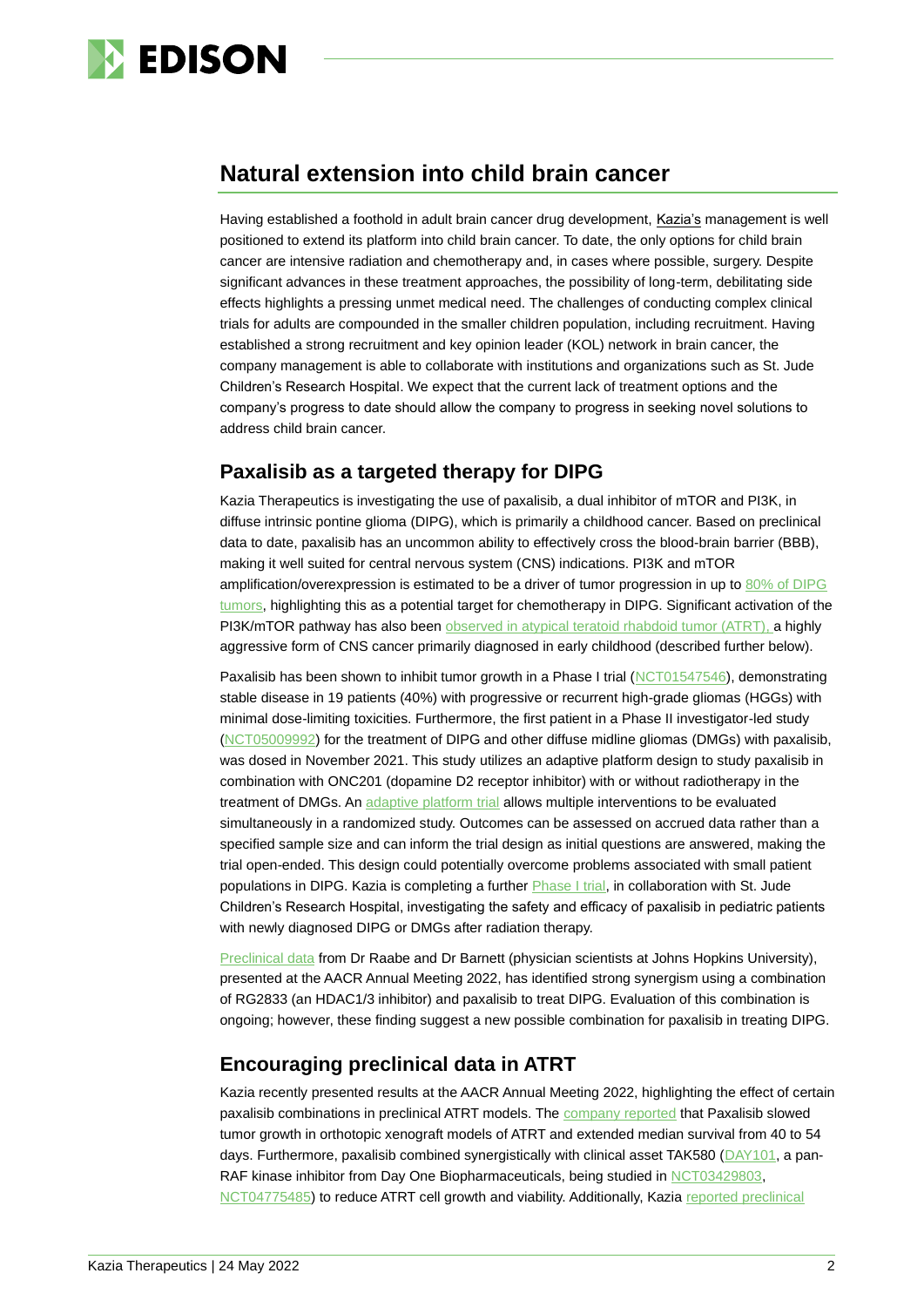

[findings](https://www.abstractsonline.com/pp8/#!/10517/presentation/18461) showing that Paxalisib in combination with [RG2833](https://www.ncbi.nlm.nih.gov/pmc/articles/PMC7715076/) decreased ATRT cell growth and increased apoptosis. Both combinations were confirmed to be more effective than paxalisib alone in mouse ATRT xenograft pilot studies. We anticipate these findings will form the basis of new clinical trials for the investigation of paxalisib in ATRT as a monotherapy and/or in combination.

## **Just scratching the surface**

Despite the continued innovation of targeted and immunotherapy drugs in adult oncology, there are no meaningful options to address child brain cancer. Using adult glioblastoma (GMB) as a proxy (as childhood cancers are very rare and hence licensing deals in these indications are even more rare), we have summarized comparisons of potential licensing deals for paxalisib in Exhibit 1. From this, licensing deals for kinase inhibitors in GBM appear to range from US\$70m to nearly US\$400m.

| <b>Exhibit 1: Licensing deals for kinase inhibitors in GBM</b> |                                     |                                     |                              |                                                                                  |                       |                                   |  |
|----------------------------------------------------------------|-------------------------------------|-------------------------------------|------------------------------|----------------------------------------------------------------------------------|-----------------------|-----------------------------------|--|
| Deal date                                                      | Licensee                            | Licensor                            | Generic name                 | <b>Mechanism of action</b>                                                       | Deal value<br>(US\$m) | <b>Upfront</b><br>cash<br>(US\$m) |  |
| 30/01/2018                                                     | BridgeBio Pharma                    | Novartis                            | infigratinib                 | Fibroblast growth factor receptor (FGFR) antagonist                              | 112                   | 15                                |  |
| 01/02/2018                                                     | CANbridge<br><b>Pharmaceuticals</b> | Puma<br>Biotechnology               | neratinib<br>maleate         | Epidermal growth factor receptor (EGFR) inhibitor                                | 70                    | 30                                |  |
| 11/06/2019                                                     | Zai Lab                             | Deciphera<br><b>Pharmaceuticals</b> | ripretinib                   | Platelet-derived growth factor receptor (PDGFR)<br>antagonist                    | 205                   | 20                                |  |
| 01/04/2021                                                     | Royalty Pharma                      | GlaxoSmithKline                     | cabozantinib<br>(S)-malate   | AXL inhibitor; vascular endothelial growth factor<br>receptor (VEGFR) antagonist | 392                   | 342                               |  |
| 01/11/2021                                                     | EOC Pharma                          | Aadi Bioscience                     | sirolimus<br>(albumin-bound) | Mammalian target of rapamycin (mTOR) inhibitor                                   | 271                   |                                   |  |
| Source: Evaluate Pharma Edison Investment Research             |                                     |                                     |                              |                                                                                  |                       |                                   |  |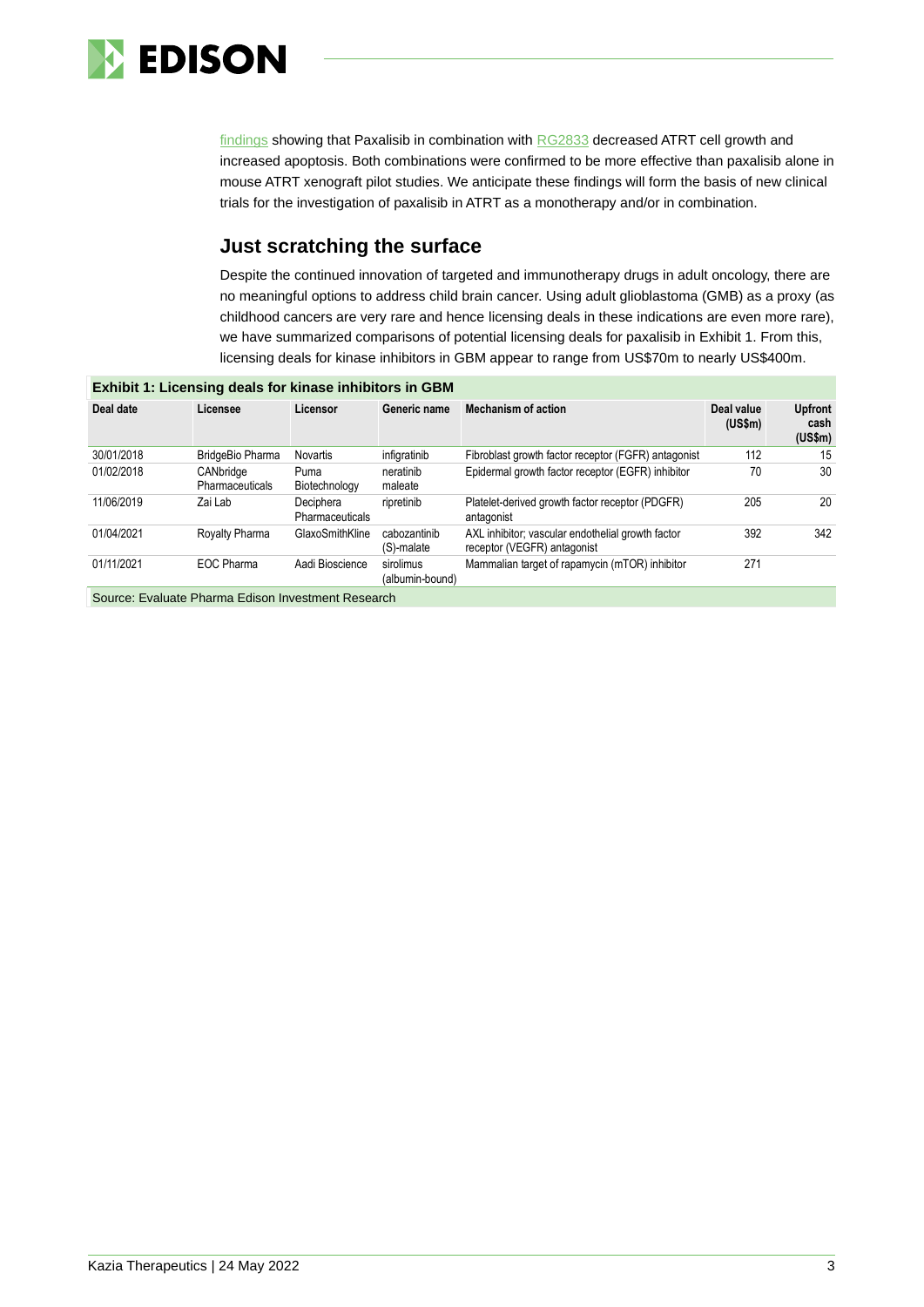

## **Pediatric oncology: An overview**

## **Childhood cancer is a rare disease**

Recent decades have seen the significant innovation of targeted and immunotherapy drugs in the adult oncology space, accompanied by increased survival and quality of life for many patients. Despite this, the field of pediatric oncology is still an area of large unmet medical needs. Childhood cancers of all types are rare: an estimated [10,470 children](https://www.cancer.net/cancer-types/childhood-cancer/statistics) in the United States under the age of 15 will be diagnosed with cancer in 2022, compared to 1.9 million [adults.](https://www.cancer.org/research/cancer-facts-statistics/all-cancer-facts-figures/cancer-facts-figures-2022.html#:~:text=The%20Facts%20%26%20Figures%20annual%20report,deaths%20in%20the%20United%20States.)) Exhibit 2 highlights average UK case numbers for the 10 most common pediatric cancers. For biotech and pharmaceutical companies looking to address indications in this field, there are considerable obstacles to overcome. Low patient numbers can result in difficulties filling clinical trials, particularly in less prevalent cancers. Furthermore, many childhood cancers are not observed in the adult population, as they tend to be driven by different factors, hence limiting the read-across from approved chemotherapy agents.





Source[: Children, teenagers and young adults UK cancer statistics report 2021.](http://www.ncin.org.uk/cancer_type_and_topic_specific_work/cancer_type_specific_work/cancer_in_children_teenagers_and_young_adults/) Note: \*Cases averaged over 1997–2016 in patients <15 years old.

#### **Current standards of care risk chronic health conditions**

Owing to the difficulties associated with developing drugs for pediatric oncology, and the absence of targeted therapies in many cases, treatment of childhood cancers often focuses on radiotherapy and the intensification of chemotherapeutic regimens. Optimization of such multimodal treatments commonly succeeds [\(80%](https://seer.cancer.gov/archive/csr/1975_2015/) of pediatric oncology patients survive for at least five years after diagnosis), however the surviving children often experience chronic health effects. This is highlighted in a [2006 study](https://pubmed.ncbi.nlm.nih.gov/17035650/) that calculated the cumulative incidence of chronic health conditions in childhood cancer survivors as 73.4% by age 30. Serious chronic conditions reported include cardiomyopathy and secondary cancers. Thus, there is a clear unmet medical need for targeted therapies that can avoid the use of intensive chemo- and radiotherapy in pediatric oncology patients.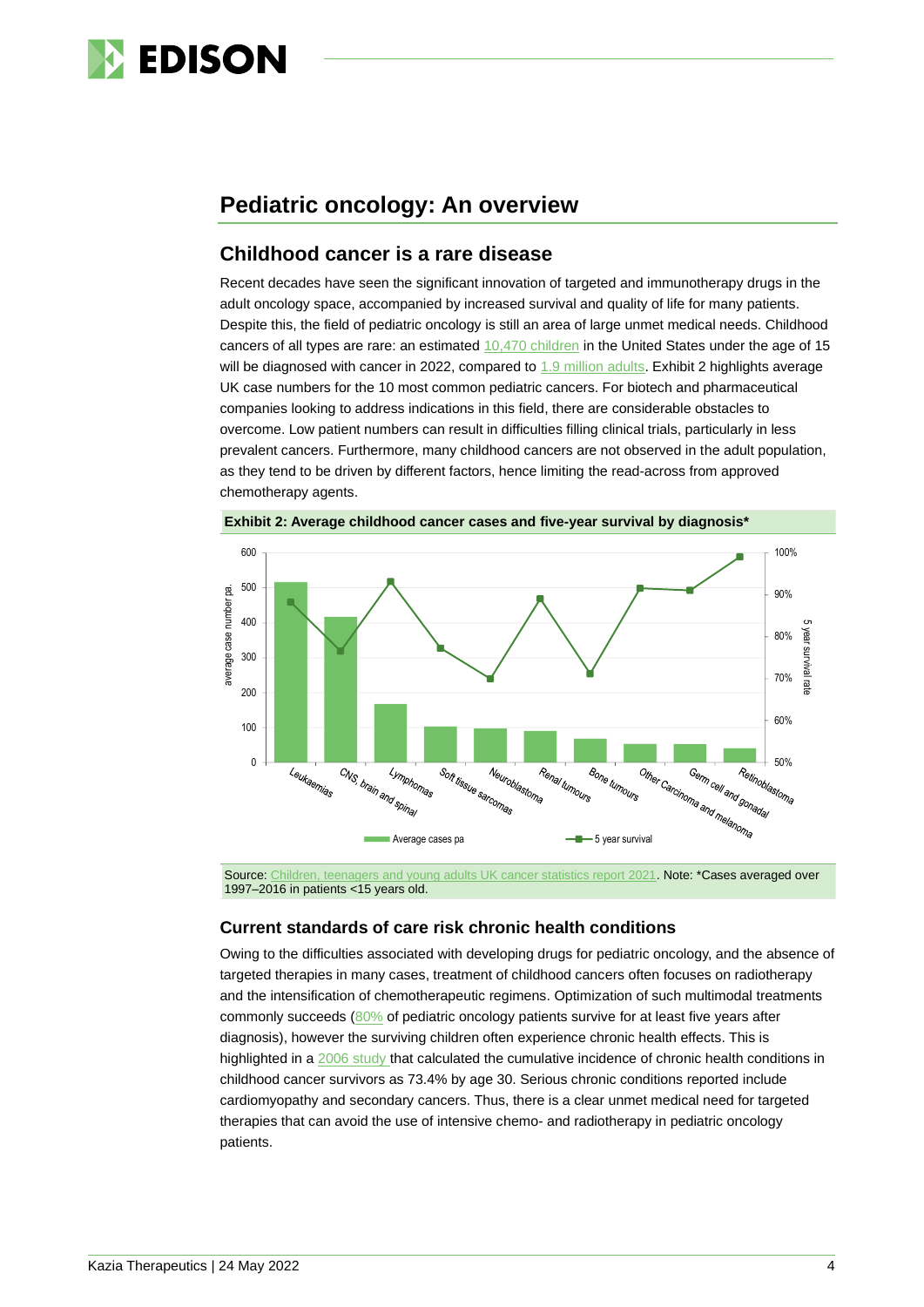

### **Incentives exist for pediatric drug developers**

To address the problems associated with drug development in pediatric oncology, governments and regulators have implemented a selection of initiatives to incentivize development. For example, in 2012 US Congress expanded the [priority review voucher](https://www.fda.gov/regulatory-information/search-fda-guidance-documents/rare-pediatric-disease-priority-review-vouchers) (PRV) program to include drug development in rare pediatric diseases. A drug targeting a qualifying indication that has demonstrated significant improvements in safety and/or efficacy versus standards of care can provide the sponsor with a PRV that can be used for subsequent regulatory applications for other drugs in any indication. Possession of a PRV offers the owner an expedited FDA NDA review process of up to six months (as opposed to a standard NDA review that usually lasts up to 10 months). Importantly, PRVs are transferable and can be sold to other drug developers. As seen in Exhibit 3, this is often for a considerable price, making PRVs a valuable asset to companies they are awarded to. DIPG or other pediatric brain cancer programs studied by Kazia are likely to result in Kazia receiving a PRV if the product eventually gains approval.

#### **Exhibit 3: Recent PRV sales**

| Company                            | <b>PRV</b> type         | Sold to              | Price (US\$)     | Year |  |  |
|------------------------------------|-------------------------|----------------------|------------------|------|--|--|
| <b>BioMarin</b>                    | Rare Pediatric Disease  | Sanofi and Regeneron | 67 <sub>m</sub>  | 2014 |  |  |
| <b>United Therapeutics</b>         | Rare Pediatric Disease  | AbbVie               | 350 <sub>m</sub> | 2015 |  |  |
| Knight                             | <b>Tropical Disease</b> | Gilead Sciences      | 125m             | 2016 |  |  |
| <b>Sarepta Therapeutics</b>        | Rare Pediatric Disease  | Gilead Sciences      | 125m             | 2017 |  |  |
| <b>Spark Therapeutics</b>          | Rare Pediatric Disease  | Jazz Therapeutics    | 110 <sub>m</sub> | 2019 |  |  |
| <b>BioMarin</b>                    | Rare Pediatric Disease  | Undisclosed          | 110 <sub>m</sub> | 2022 |  |  |
| Source: Edison Investment Research |                         |                      |                  |      |  |  |

The FDA [Orphan Drug Designation](https://www.fda.gov/industry/developing-products-rare-diseases-conditions#:~:text=The%20Orphan%20Drug%20Designation%20program%20provides%20orphan%20status%20to%20drugs,recovery%20provisions%20of%20the%20act.) (ODD) initiative provides another major incentive for the development of pediatric oncology drugs. Qualifying drugs intend to treat, prevent or diagnose rare conditions or diseases that affect fewer than 200,000 people in the United States. Owing to the rarity of childhood cancers, almost all drugs developed to treat a pediatric oncology indication will qualify for this initiative. An ODD qualifies the recipient for benefits including potential market exclusivity of seven years after approval and tax credits for clinical trials.

# **Pediatric brain cancers have unmet medical needs**

According to the [NCI SEER program,](https://seer.cancer.gov/statfacts/html/childbrain.html) brain cancer is the second most common cancer in children, representing ~16% of all new cancer diagnoses in that age group.

### **Diffuse midline gliomas**

A particularly aggressive and invasive high-grade (Grade IV) glioma that mostly affects young children is DIPG (previously known as diffuse midline glioma, DMG). Tumors of this kind are found in an area of the brain known as the pons, a crucial brainstem structure involved in a range of basic human functions such as breathing, hearing, taste, eye movement and balance. DIPG is predominantly diagnosed in children aged five to 10 and rarely occurs in the adult population. While the incidence of DIPG is low (one to two [per 100,000](https://www.ncbi.nlm.nih.gov/books/NBK560640/#:~:text=Brainstem%20gliomas%20affect%20approximately%20300,2%20cases%20per%20100%2C000%20population.) in US, ~300 new pediatric cases per year), most patients will survive less than one year after diagnosis (median overall survival rate 9–11 [months\)](https://www.nature.com/articles/s41388-021-02102-y). This stark prognosis is due to the highly invasive and aggressive nature of DIPG often making surgical resection impossible, the heterogeneity of DIPG tumors and the lack of FDA approved targeted treatments. Current standard of care for DIPG patients is palliative radiotherapy and despite modern advances in radiology, outcomes for survival have not changed over the past 20 years.

Up to [90% of DIPGs](https://pubmed.ncbi.nlm.nih.gov/31328874/) possess a lysine-27 to methionine point mutation in histone 3 (H3K27M), which is strongly correlated with poor prognosis in such patients. Importantly, the H3K27M mutation cooccurs with changes in signaling genes, including receptor tyrosine kinases, transcriptional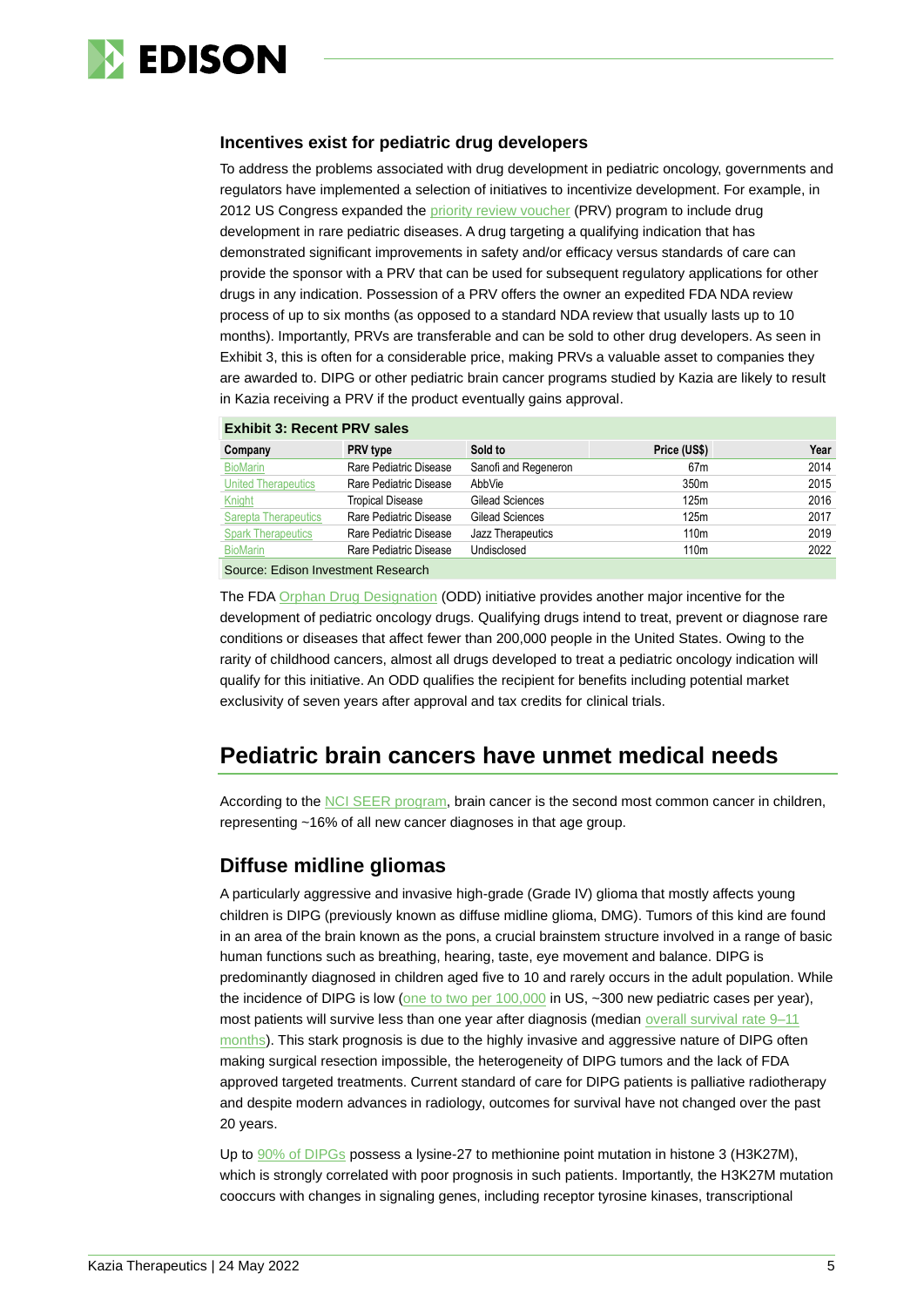

regulators, cyclin-dependent kinases, intracellular kinases and tumor suppressors. These mutations may offer attractive targets for new targeted therapy development. A selection of drugs in development for the treatment of DIPG is summarized in Exhibit 4.

| Exhibit 4: Targeted therapies in clinical trials for DIPG |                                                             |                                   |                                          |                                                                                                                                                    |  |  |
|-----------------------------------------------------------|-------------------------------------------------------------|-----------------------------------|------------------------------------------|----------------------------------------------------------------------------------------------------------------------------------------------------|--|--|
| Drug                                                      | Sponsor/collaborator                                        | Phase                             | <b>Mechanism of action</b>               | <b>Notes</b>                                                                                                                                       |  |  |
| Panobinosta                                               | Pediatric Brain Cancer Consortium                           | Phase I-<br><b>NCT02717455</b>    | Histone deacetylase<br>inhibitor         | Initiated in 2016, aims to enroll 53 patients to<br>investigate panobinostat in treating DIPG                                                      |  |  |
| <b>Ribociclib</b>                                         | Children's Hospital Medical Center, Cincinnati/<br>Novartis | Phase $I -$<br><b>NCT03355794</b> | Cyclin-dependent kinase<br>4/6 inhibitor | Investigating ribociclib in combination with<br>everolimus (Afinitor) following radiotherapy in<br>newly diagnosed DIPG                            |  |  |
| Adavosertib                                               | National Cancer Institute                                   | Phase I-<br><b>NCT01922076</b>    | Wee1 inhibitor                           | Investigating adavosertib with or without local<br>radiation therapy in treating newly diagnosed<br>pediatric DIPG                                 |  |  |
| <b>Dasatinib</b>                                          | St. Jude Children's Research Hospital                       | Phase I-<br><b>NCT01644773</b>    | Multi-tyrosine kinase<br>inhibitor       | Study completed in March 2019 - dasatinib in<br>combination with crizotinib in treatment of DIPG<br>and HGG. A potential interaction was observed. |  |  |

Source: clinicaltrials.gov, Edison Investment Research

### **Atypical teratoid rhabdoid tumor**

Atypical teratoid rhabdoid tumor (ATRT) is another highly aggressive (always diagnosed as Grade IV) form of CNS cancer primarily diagnosed in early childhood. Tumors of this type represent the most common malignant CNS cancer in children below one year of age and over 90% of diagnoses are made in children younger than three years. ATRT diagnosis is incredibly rare, with an estimated [596 people living with the cancer in the United St](https://www.cancer.gov/rare-brain-spine-tumor/tumors/atrt)ates, or ~60 cases reported each year, and only 50 cases ever reported in adults. The primary treatment for ATRT is multimodal and involves maximum safe surgical resection followed by adjuvant chemo- and radiotherapy, which are accompanied by often severe side-effects. Despite this aggressive line of treatment, many patients will become refractory to therapy and the prognosis for ATRT is generally poor, reflected in a [relative five-year survival rate of 32.2%.](https://www.cancer.gov/rare-brain-spine-tumor/tumors/atrt)

Most ATRTs are characterized by the loss of function mutations of SMARCB1, a gene important for normal cell differentiation, the loss of which is associated with uncontrolled cell proliferation and tumor growth. There are currently no approved targeted therapies for the treatment of ATRT, however various attractive targets have presented themselves and several drugs have entered clinical trials. Examples include [vorinostat](https://pubmed.ncbi.nlm.nih.gov/23554030/) (a histone deacetylase inhibitor), [alisertib](https://clinicaltrials.gov/ct2/show/NCT02114229) (an aurora kinase A inhibitor), [ribociclib](https://clinicaltrials.gov/ct2/show/NCT03387020) (a cyclin-dependent kinase 4/6 inhibitor) and [dasatinib](https://clinicaltrials.gov/ct2/show/NCT00788125) (a multi-tyrosine kinase inhibitor).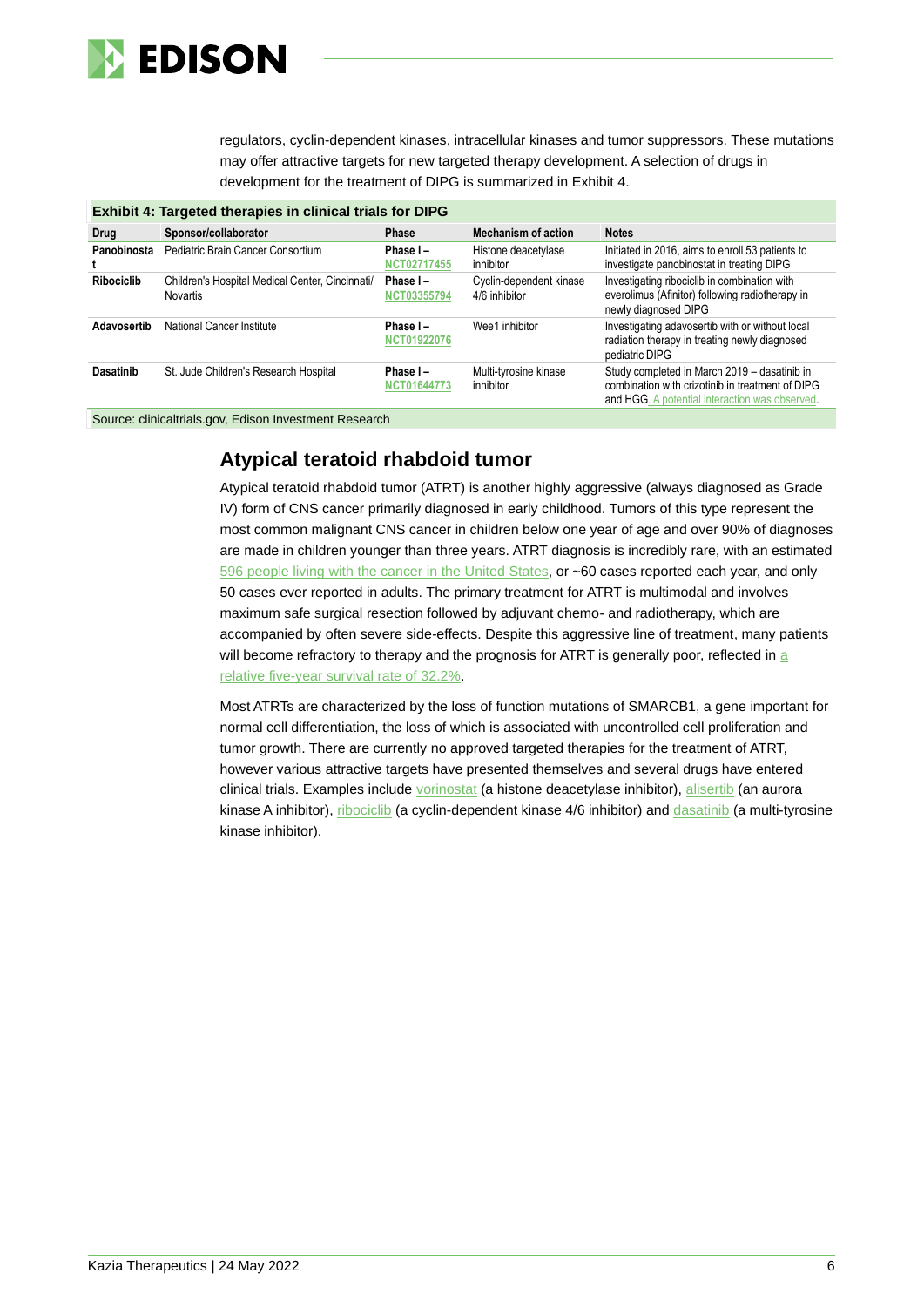

| <b>Exhibit 5: Financial summary</b>                    |                        |                        |                            |                            |
|--------------------------------------------------------|------------------------|------------------------|----------------------------|----------------------------|
| Year end 30 June, IFRS, US\$000s                       | 2020                   | 2021                   | 2022e                      | 2023e                      |
| <b>INCOME STATEMENT</b><br>Revenue                     | 768.8                  | 11,034.2               | 19.5                       | 0.0                        |
| Cost of Sales                                          | 0.0                    | 0.0                    | 0.0                        | 0.0                        |
| <b>Gross Profit</b>                                    | 768.8                  | 11,034.2               | 19.5                       | 0.0                        |
| R&D                                                    | 6,879.9                | 10,537.2               | 16,282.6                   | 18,565.2                   |
| SG&A                                                   | 2,673.8                | 5,088.3                | 3,237.6                    | 3,657.4                    |
| <b>EBITDA</b><br>Normalized operating profit           | (7,809.3)<br>(7,809.3) | (3,213.3)<br>(3,213.3) | (17, 156.6)<br>(17, 156.6) | (19, 878.6)<br>(19, 878.6) |
| Amortization of acquired intangibles                   | (785.8)                | (916.9)                | (1, 415.2)                 | (1, 415.2)                 |
| Exceptionals                                           | (465.5)                | (1,862.5)              | (53.7)                     | 0.0                        |
| Share-based payments                                   | (189.9)                | (461.1)                | (928.8)                    | (928.8)                    |
| Reported operating profit                              | (9,250.5)              | (6,453.8)              | (19, 554.4)                | (22, 222.6)                |
| Net Interest                                           | 0.0                    | 0.0                    | 0.0                        | 0.0                        |
| Joint ventures & associates (post tax)<br>Exceptionals | 0.0<br>0.0             | 0.0<br>0.0             | 0.0<br>0.0                 | 0.0<br>0.0                 |
| Pre-Tax Profit (norm)                                  | (7,809.3)              | (3,213.3)              | (17, 156.6)                | (19, 878.6)                |
| Pre-Tax Profit (reported)                              | (9,250.5)              | (6,453.8)              | (19, 554.4)                | (22, 222.6)                |
| Reported tax                                           | 216.1                  | 351.0                  | 463.2                      | 526.4                      |
| Profit After Tax (norm)                                | (7,626.9)              | (3,038.6)              | (16, 750.2)                | (19, 407.7)                |
| Profit After Tax (reported)                            | (9,034.4)              | (6, 102.9)             | (19,091.2)                 | (21,696.2)                 |
| Minority interests                                     | 0.0                    | 0.0                    | 0.0                        | 0.0                        |
| Discontinued operations<br>Net income (normalized)     | 0.0<br>(7,626.9)       | 0.0<br>(3,038.6)       | 0.0<br>(16, 750.2)         | 0.0<br>(19, 407.7)         |
| Net income (reported)                                  | (9,034.4)              | (6, 102.9)             | (19,091.2)                 | (21, 696.2)                |
| Basic average number of ADRs outstanding (m)           | 7.3                    | 11.8                   | 13.2                       | 13.2                       |
| EPADR - basic normalized (US\$)                        | (1.04)                 | (0.26)                 | (1.27)                     | (1.47)                     |
| EPADR - diluted normalized (US\$)                      | (1.04)                 | (0.26)                 | (1.27)                     | (1.47)                     |
| EPADR - basic reported (US\$)                          | (1.24)                 | (0.52)                 | (1.44)                     | (1.64)                     |
| Dividend (A\$)                                         | 0.00                   | 0.00                   | 0.00                       | 0.00                       |
| <b>BALANCE SHEET</b>                                   |                        |                        |                            |                            |
| <b>Fixed Assets</b>                                    | 8,992.9                | 20,794.4               | 17,929.9                   | 15,065.4                   |
| <b>Intangible Assets</b>                               | 8,992.9                | 15,943.9               | 14,528.7                   | 13,113.5                   |
| <b>Tangible Assets</b><br>Investments & other          | 0.0<br>0.0             | 0.0<br>4,850.5         | 0.0<br>3,401.2             | 0.0<br>1,951.9             |
| <b>Current Assets</b>                                  | 7,720.0                | 21,297.7               | 6,197.5                    | 10,173.6                   |
| <b>Stocks</b>                                          | 0.0                    | 0.0                    | 0.0                        | 0.0                        |
| Debtors                                                | 979.9                  | 61.1                   | 64.2                       | 0.0                        |
| Cash & cash equivalents                                | 6,350.8                | 19,990.4               | 4,887.1                    | 8,927.5                    |
| Other                                                  | 389.4                  | 1,246.2                | 1,246.2                    | 1,246.2                    |
| <b>Current Liabilities</b><br>Creditors                | (3,672.1)<br>(2,528.2) | (6,033.7)<br>(3,574.4) | (6,694.6)<br>(4,235.2)     | (7,360.9)<br>(4,901.6)     |
| Tax and social security                                | 0.0                    | 0.0                    | 0.0                        | 0.0                        |
| Short term borrowings                                  | 0.0                    | 0.0                    | 0.0                        | 0.0                        |
| Other                                                  | (1, 143.9)             | (2,459.3)              | (2,459.3)                  | (2,459.3)                  |
| Long Term Liabilities                                  | (2,804.8)              | (8,630.3)              | (8, 167.0)                 | (29, 379.7)                |
| Long term borrowings                                   | 0.0                    | 0.0                    | 0.0                        | (21, 739.1)                |
| Other long-term liabilities<br><b>Net Assets</b>       | (2,804.8)<br>10,235.9  | (8,630.3)<br>27,428.1  | (8, 167.0)<br>9,265.7      | (7,640.6)<br>(11,501.6)    |
| Minority interests                                     | 0.0                    | 0.0                    | 0.0                        | 0.0                        |
| Shareholders' equity                                   | 10,235.9               | 27,428.1               | 9,265.7                    | (11, 501.6)                |
| <b>CASH FLOW</b>                                       |                        |                        |                            |                            |
| Op Cash Flow before WC and tax                         | (7,809.3)              | (3,213.3)              | (17, 156.6)                | (19, 878.6)                |
| Working capital                                        | 1,209.5                | (4,051.3)              | 1,643.8                    | 1,653.4                    |
| Exceptional & other                                    | 216.1                  | 662.8                  | 409.5                      | 526.4                      |
| Tax<br>Net operating cash flow                         | 0.0<br>(6,383.7)       | 0.0<br>(6,601.8)       | 0.0                        | 0.0<br>(17,698.8)          |
| Capex                                                  | 0.0                    | 0.0                    | (15, 103.3)<br>0.0         | $0.0\,$                    |
| Acquisitions/disposals                                 | 0.0                    | 0.0                    | 0.0                        | 0.0                        |
| Net interest                                           | 0.0                    | 0.0                    | 0.0                        | 0.0                        |
| Equity financing                                       | 8,796.9                | 20,368.7               | 0.0                        | 0.0                        |
| <b>Dividends</b>                                       | 0.0                    | 0.0                    | 0.0                        | 0.0                        |
| Other<br>Net Cash Flow                                 | 0.0<br>2,413.2         | 0.0<br>13,766.9        | 0.0<br>(15, 103.3)         | 0.0<br>(17,698.8)          |
| Opening net debt/(cash)                                | (3,937.6)              | (6,350.8)              | (19,990.4)                 | (4,887.1)                  |
| FX                                                     | 0.0                    | (127.3)                | 0.0                        | 0.0                        |
| Other non-cash movements                               | 0.0                    | 0.0                    | 0.0                        | 0.0                        |
| Closing net debt/(cash)                                | (6,350.8)              | (19,990.4)             | (4,887.1)                  | 12,811.7                   |
|                                                        |                        |                        |                            |                            |

Source: Company accounts, Edison Investment Research